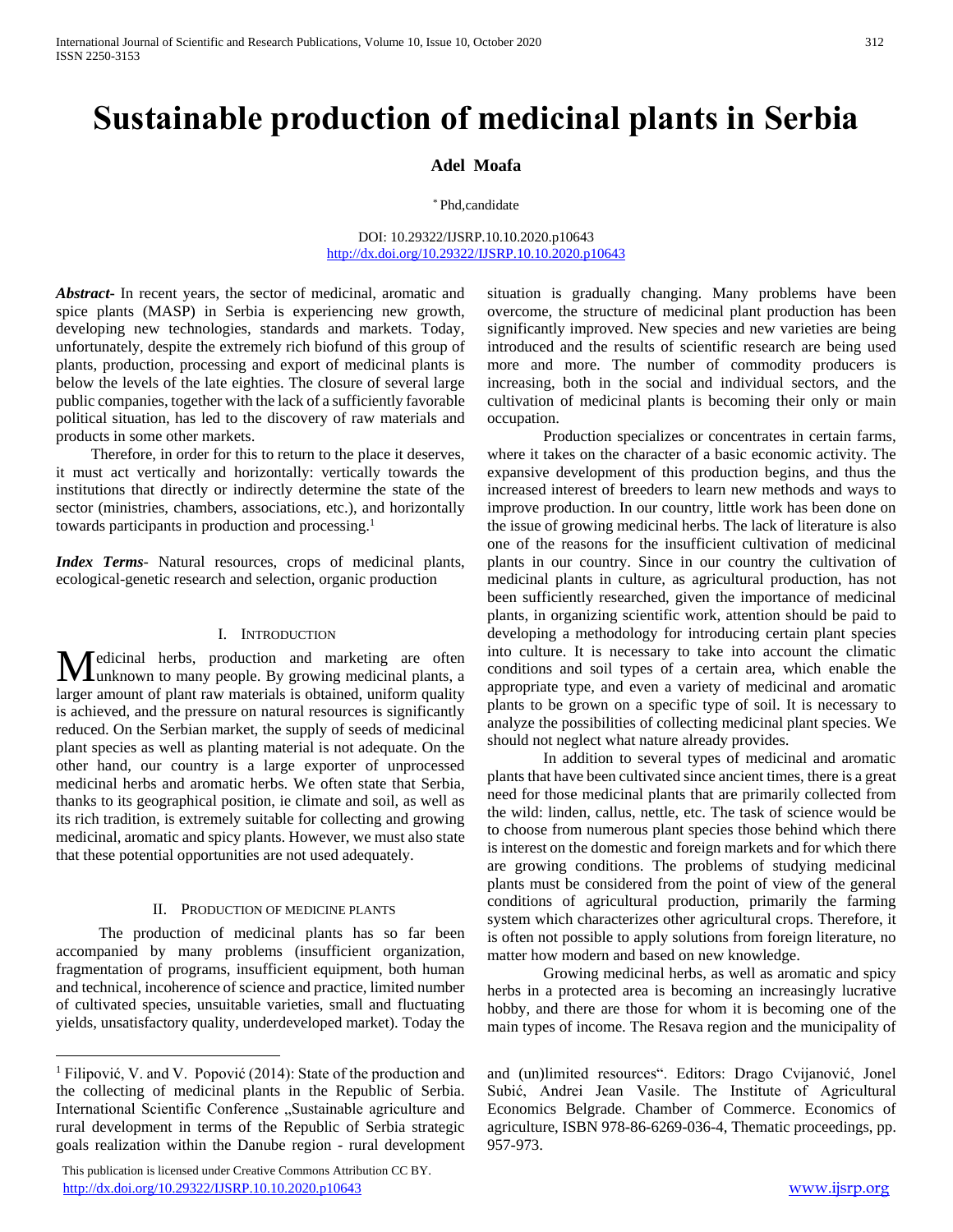Svilajnac are especially known for growing these plant species. Interest in plantation cultivation of medicinal and aromatic plants was initiated by the demand of the processing industry whose end products are based on medicinal and aromatic plants, as well as the need for raw materials of uniform quality and quantity. More intensive plantation cultivation dates back to the 50s of the last century, and since the 70s some medicinal and aromatic species are fully introduced into the culture, which means that their origin on the market is exclusively from plantation production (mint, thyme, resist, chamomile, čubar, melisa, borač, marigold). The global trend of recent years is a great demand for medicinal and aromatic herbs. It is estimated that the same trend will continue in the coming years.

 Thanks to the favorable climate, soil and unpolluted environment, Serbia is very suitable for intensive cultivation of medicinal plants. In terms of biodiversity, Serbia is ranked among the 158 best centers in the world; more than 700 plant species with medicinal properties have been identified in the rich flora, while 400 species of medicinal plants have been registered (of which 280 species are traded as industrial raw materials which are used for further production of medicines, cosmetics and hygiene preparations, spices, various extracts). ...).

 In relation to the collection of plants from nature, plantation cultivation of medicinal plants has several advantages:

- 1. cultivation yields raw materials of standard quality, especially when larger quantities of uniform drugs are needed for the needs of the pharmaceutical and related industries (quality depends on genotype, chemotype, ecotype - habitat, climate, age, etc.);
- 2. it is easier to use the advantages of already existing agricultural techniques, ie. mechanization, sowing structures, protection measures, processing and processing of medicinal plants;
- 3. agricultural land resources are used more rationally, because poorer quality lands are also used; the engagement of labor needed for collection is canceled;
- 4. economic effects are greater compared to growing standard crops;
- 5. quality of the raw material can be more easily complied with pharmacological standards; rare, endemic, endangered species are protected from extinction, especially those whose collection is prohibited or strictly limited;
- 6. unused resources, unsuitable for other economic and agricultural activities (lands of hilly and mountainous areas, floodplains, lands prone to erosion, territories of national parks and nature reserves) are being revived.

 In Serbia, crops of medicinal plants are grown on average over 3500 ha, mostly in the area of Vojvodina. Chamomile (Matricaria chamomilla), lemon balm (Melissa officinalis), valerian (Valeriana officinalis), hybrid mint (Mentha h piperita), myrrh (Hyssopus officinalis), thyme (Thymus vulgaris), coriander (Coriandrum sativum), cumin are mostly grown. carvi), selenium (Levisticum officinale), artichoke (Cynara scolymus), anise (Pimpinella anisum), marshmallow (Althaea officinalis), Echinacea and others. Directed cultivation of medicinal and aromatic plants would reduce the uncontrolled harvest of wild plants and thus prevent its extinction. It is equally important to point out that the production of medicinal plants brings higher,

 This publication is licensed under Creative Commons Attribution CC BY. <http://dx.doi.org/10.29322/IJSRP.10.10.2020.p10643> [www.ijsrp.org](http://ijsrp.org/)

faster and easier profit than other agricultural productions. Those few who are engaged in plantation cultivation of medicinal plants in our country claim that significant profits can be made by growing medicinal plants.

 For example, according to the data of the Group of Producers and Growers of Medicinal Herbs, in 2016, for the production of chamomile, for example, the costs per hectare were around 600 euros, while the profit was around 900 euros. About 700 euros were needed to invest in the production of anise per hectare of land, and the positive difference was about 450 euros. For the production of marshmallow root, the costs were 2000, and the profit was 1,250 euros, while in basil, about 850 euros had to be invested in order to get 1,100. For the cultivation of coriander, which does not require much work, last year it took 530, and the positive difference was 70 euros. The production of marigold on one hectare cost 1,700, and the profit was 1,200 euros, while for mint in the first year of production, about 800 euros are needed, and in the next two years, half as much.

 In the first year, about 600 euros are earned on nana, and in the second and third year, about a thousand euros. By growing and processing medicinal plants, significant amounts of waste material are obtained, which can be used as a natural fertilizer in organic agriculture (compost and various biodynamic fertilizers) or as fodder. Considering the needs of the world market, and especially the developed western market, the production of biologically pure medicinal herbs for buyers of organic food has started, that is. products obtained by applying the so-called technology. organic production. Production of medicinal and aromatic herbs according to the principles of the so-called Organic farming (application of organic fertilizers, weed control through alternative control measures, including mulching, crop rotation and other measures) has its future, especially in hilly and mountainous areas, which are fully environmentally friendly for this type of activity and, on the other hand, include key autochthonous habitats of the largest number of medicinal and aromatic species. In a word, the cultivation of medicinal and aromatic plants is completely in accordance with the principles of organic agriculture and sustainable rural development.

 The constant use of plants in an area requires appropriate ecological-genetic research and selection procedures with the aim of obtaining new varieties, introducing them into culture and starting cultivation. Plantation cultivation can also produce species that do not originate from our area, which reduces the import of these raw materials. Properly applied nutrition and protection of medicinal and aromatic plants is acceptable for humans, and at the same time it ensures a good yield and economical production. Crop care is the next agro-technical work and it refers to rolling after sowing, thinning, cultivating, fertilizing, protection from weeds and pests, irrigation, mulching and pruning. When it comes time to harvest, it is done manually or mechanically, single-phase and two-phase. Two-phase is recommended for plants that mature unevenly, which easily scatter seeds. We need to know which plant will thrive best on a particular plot, and that there is demand again and that it has an economically viable price. The next condition is whether it is possible to procure quality planting or seed material. We don't need to produce even if we can't negotiate the sale. Previous cooperatives did not exist for no reason. I remember that the cooperative in MZ Ušće na Ibru contracted and sold medicinal herbs from Golija throughout the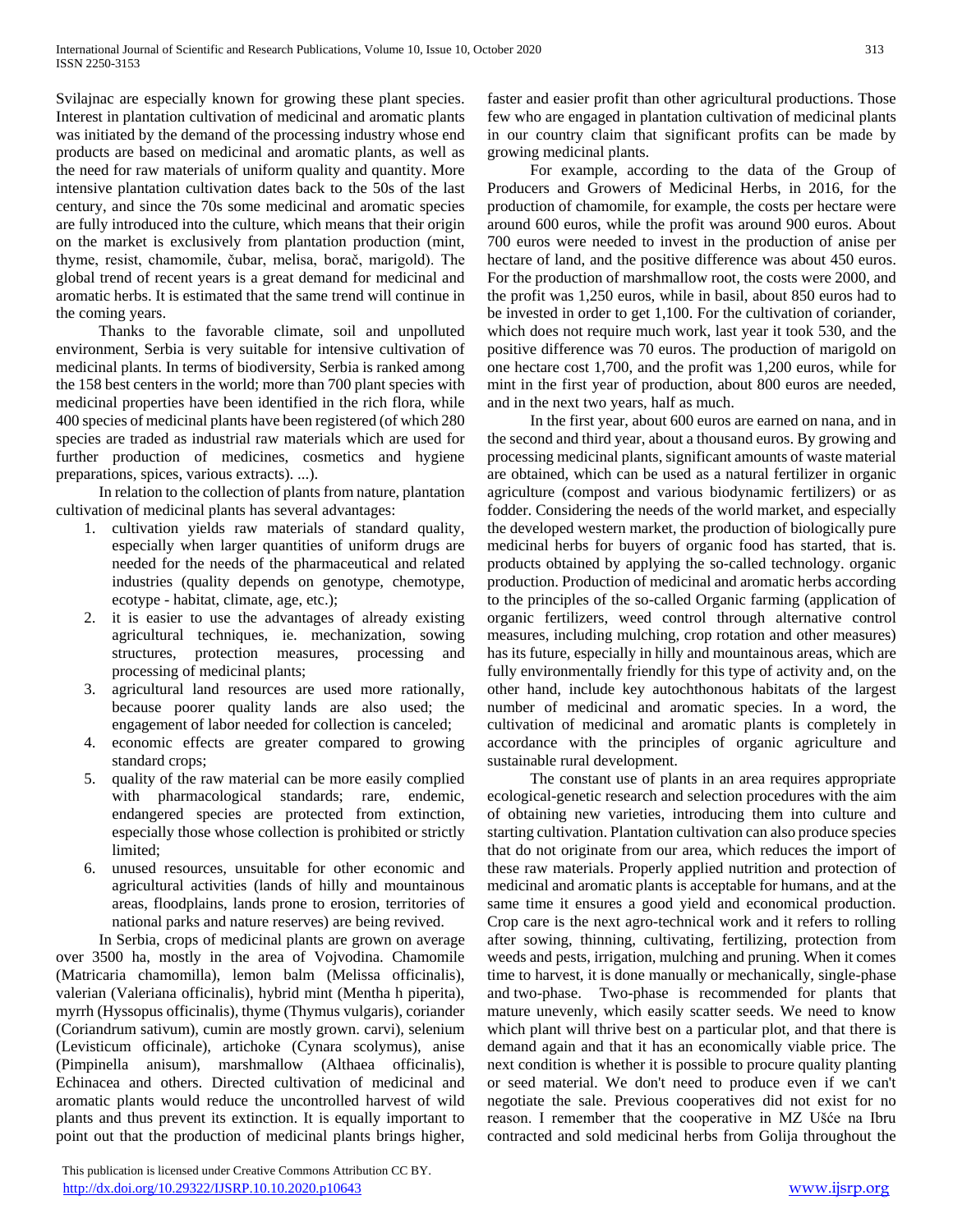year. The current production of medicinal, aromatic and spicy herbs cannot meet the needs of the market for products such as basil, anise, borac, chamomile, coriander, spice, mustard.

## III. TYPES OF MEDICINAL PLANTS GROWN IN SERBIA

 Serbia used to be the leading country in the region in this area and could very easily return to the very top, with the support of state bodies. Favorable geographical and climatic factors and diversity of land types are prerequisites for large and diverse production. The economic factor should not discourage a potential grower - for the cultivation of medicinal plants, the initial investment is not large. The engagement of human potential is much more important than capital. The choice of species for cultivation is influenced by the characteristics of the plant itself, geographical location, type of land, as well as the demand and price of individual species, which should be reported in detail to the buyer. For optimal yield, it is certainly necessary to apply appropriate agro-technical measures, with the use of appropriate mechanization, appropriate soil configuration and size of plantations. Crops whose market demand is lower generally achieve a higher price for yield per unit of arable land, and small areas also require smaller monetary investments, so small-scale production can have significant advantages. This is exactly the case with the cultivation of medicinal, aromatic and spice plants. A good selection of crops for cultivation, taking into account the biological specifics of the selected species, can ensure continuous production during most of the year, and at the same time the optimal filling of drying and finishing capacities.

 It is important, especially at the beginning, to make the costs as low as possible. Hiring additional labor requires additional investment and reduces one's own earnings. Small areas can be served by labor within a single household, which makes this production an extremely promising family business. In order to achieve better yield and quality, it is important to sow or plant in a timely manner, hoeing, weeding, thinning, fertilizing ... This is always easier to achieve on smaller areas. On large areas, due to the application of mechanization, plants are planted in a rarer group than required by their shape and size. Production on small areas is done manually, which makes it possible to grow a larger number of plants per unit area, and filling the missing plants is far easier. At the very beginning, large investments in drying capacities are not necessary. The problem of drying can be solved, with a significant increase in production capacity, with less investment in existing facilities. At the same time, maximum use should be made of solar energy and other cheap alternative sources, which certainly reduces production costs. Organic production is a system of sustainable agriculture based on high respect for ecological principles:

- 1. rational use of natural resources,
- 2. use of renewable energy sources,
- 3. conservation of natural diversity and
- 4. environmental protection.

 $\overline{a}$ 

 This publication is licensed under Creative Commons Attribution CC BY. <http://dx.doi.org/10.29322/IJSRP.10.10.2020.p10643> [www.ijsrp.org](http://ijsrp.org/)

 Organic production in Serbia is becoming increasingly popular and economically important, and thanks to the potentials, primarily fragmented land and land that is not polluted with harmful substances, this type of agriculture can significantly contribute to the development of rural areas and agriculture in general. Therefore, organic production is set as one of the priorities of agricultural development and is an integral part of the strategy for the development of agriculture and rural areas of Serbia.<sup>2</sup> Below we will list some of the plants that are grown in Serbia with more or less success. The following six species are grown on the largest areas in Serbia:

- 1. sage (Salvia officinalis L),
- 2. lavender (Lavandula officinalis Chaix),
- 3. chamomile (Chamomila recutita (L) Rauch)
- 4. thyme (Thymus vulgaris L),
- 5. coastal immortelle (Helichrysum italicum (Roth) G. Don)
- 6. rosemary (Rosmarinus officinalis L).
- 7. Marigold (Calendula officinalis)
- 8. Fennel or sea buckthorn (Foeniculum vulgarre)

## IV. AGROECOLOGICAL AND SOIL CONDITIONS IN THE REPUBLIC OF SERBIA

 The analysis of agroecological and soil conditions in the Republic of Serbia in the past 30 years shows that global climate change is affecting the wider region of Southeast Europe and our agro-ecological area. This is observed by an increase in air temperature during the vegetation period of spring sowing crops by about 2 ° C. In the summer months, the relative humidity has less and less values, it is often accompanied by dry winds and air temperatures above 35 ° C. Such weather conditions in the long run cause great damage to all arable plants. Uneven precipitation distribution with a deficit of up to 300 mm during the summer months significantly affects the yields of most crops. All available agro-technical measures that have a preventive character should be included in the fight against drought. These are cultivation adapted to the storage of water in the soil, plant nutrition, selection of genotypes, sowing, care and protection of crops during the vegetation period. When cultivating the soil, preference should be given to conservation and reduced tillage, with as little machine passage and drying of the surface layer as possible. Varieties with a shorter vegetation period and hybrids more tolerant to drought should be chosen.

 In areas with low summer rainfall and high air temperatures, winter crops or drought-tolerant crops should be grown more. These drought control measures should be started as soon as possible in areas with limited crop irrigation. Respect and adequate application of agrotechnical measures increases seed germination and significantly helps in the fight against weeds, which leads to savings on plant protection products. It is the right time to apply contemporary knowledge and find out what of the agro-technical measures is recommended before spring sowing in order to achieve maximum yields.

<sup>&</sup>lt;sup>2</sup> Law on Organic Production, www.mpt.gov.rs/introduced/123/3920-09.pdf- Zakon o organskoj proizvodnji, www.mpt.gov.rs/postavljen/123/3920-09.pdf